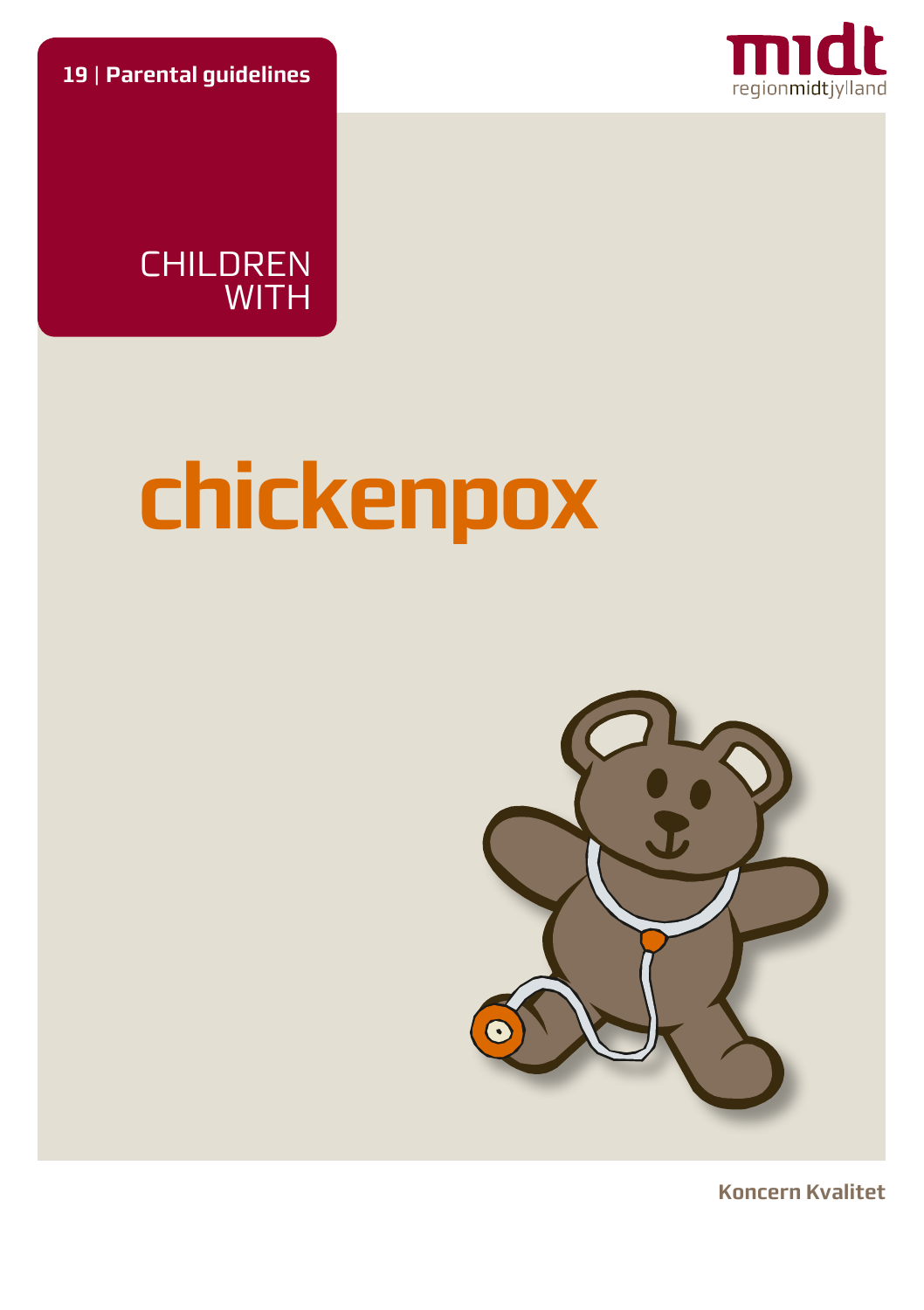# Children with **chickenpox**

## **General information:**

Chickenpox is a common childhood disease, which is caused by a virus. The disease is most common among 5-9-year-olds, but people of all ages may contract it, from newborn babies to adults.

Chickenpox breaks out in a rash with blisters, which are often itchy. The disease breaks out 7-28 days after infection has taken place. A person with chickenpox will infect others from about three day before the rash appears until dry crusts have formed on all the blisters. If you have had the disease once you will be immune for life and cannot get chickenpox again.

# **How is it contracted?**

The infection spreads from person to person, either by coming in direct contact with burst blisters or by breathing in small droplets from coughing and sneezing from an infected person.



# **Symptoms:**

- Sometimes fever and generalised malaise before the rash breaks out
- A rash, which usually begins on the face and body, but which may spread to the scalp, arms and legs. It may also spread to the mu-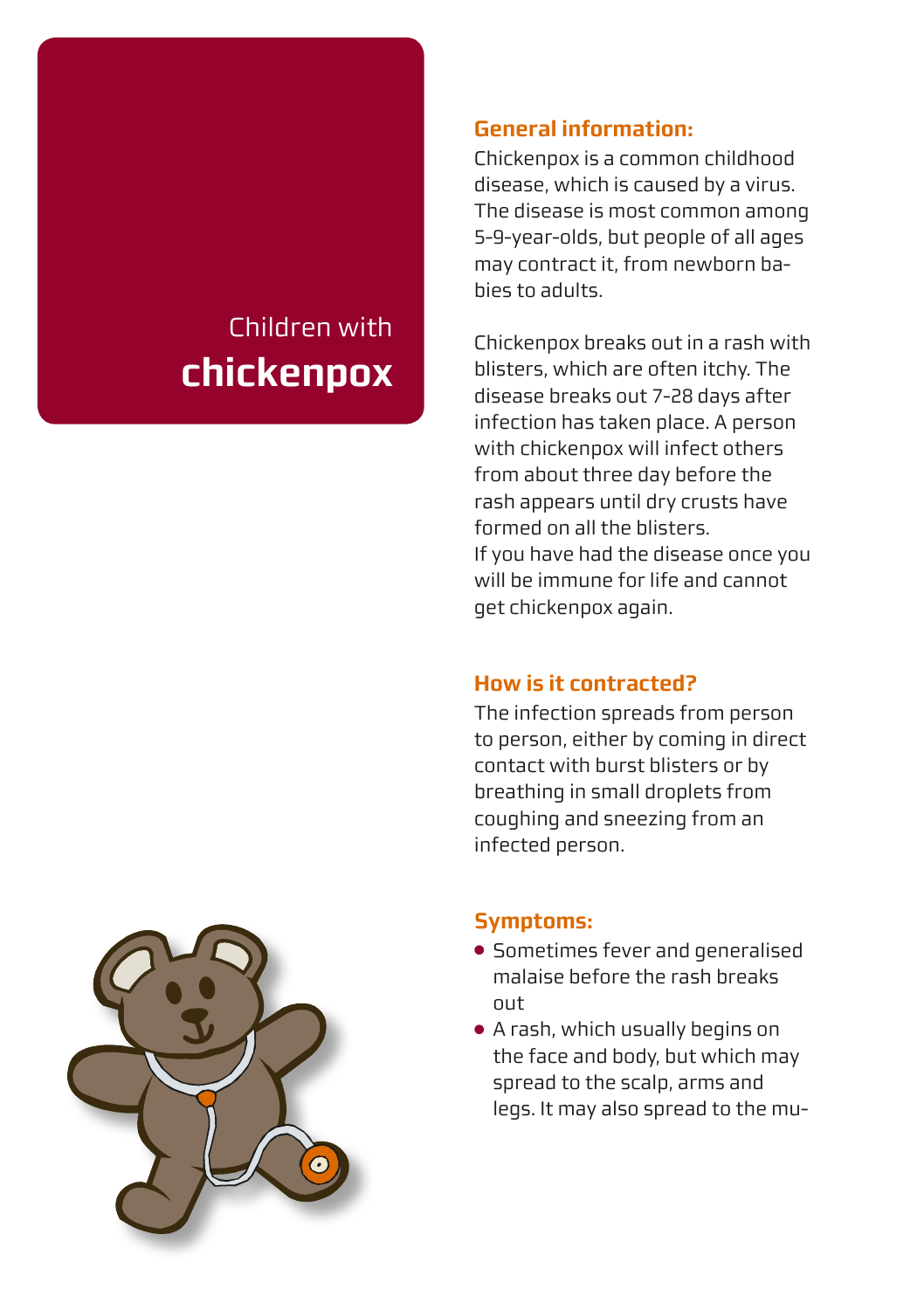cous membrane, especially in the mouth and on the genitals

- Initially, small red spots will appear, which turn into blisters within a few hours; they burst quickly and will be covered by a crust. It takes from a few days to a couple of weeks for the crusts to fall off
- New blisters may appear after 3-6 days, but the number of blisters differs from person to person
- The rash is often itchy
- Sometimes chickenpox is accompanied by fever, but often, children do not get very ill from the disease
- When the crusts fall of, they may leave small scars.

# **Good advice:**

- You can dab the skin with a zinc ointment which cools the skin and helps to relieve the itching
- Try to stop the child from scratching the sores because it can cause an infection
- Keep the child's nails short and maintain good hygiene (the child is allowed to have a bath).
- Do not dress the child too warmly, and make sure its room is not too warm.

# **When to see a doctor?**

Contact a doctor if the child:

- if the blisters turn septic
- gets other rashes
- refuses to drink or pee
- is weak or apathetic
- makes you worry and you feel insecure.

Contact your general practitioner first because he/she knows your child better than the doctor on call. You can also get good advice and guidance from your health visitor.

## **Treatment:**

Treatment consists mainly of relieving the symptoms.

- Dab a zinc ointment on the skin
- Antibiotics ointment, pills or mixture – if the sores become infected.

#### **Childcare:**

The child can return to childcare once all the blisters are covered by crusts and the child is generally feeling well.